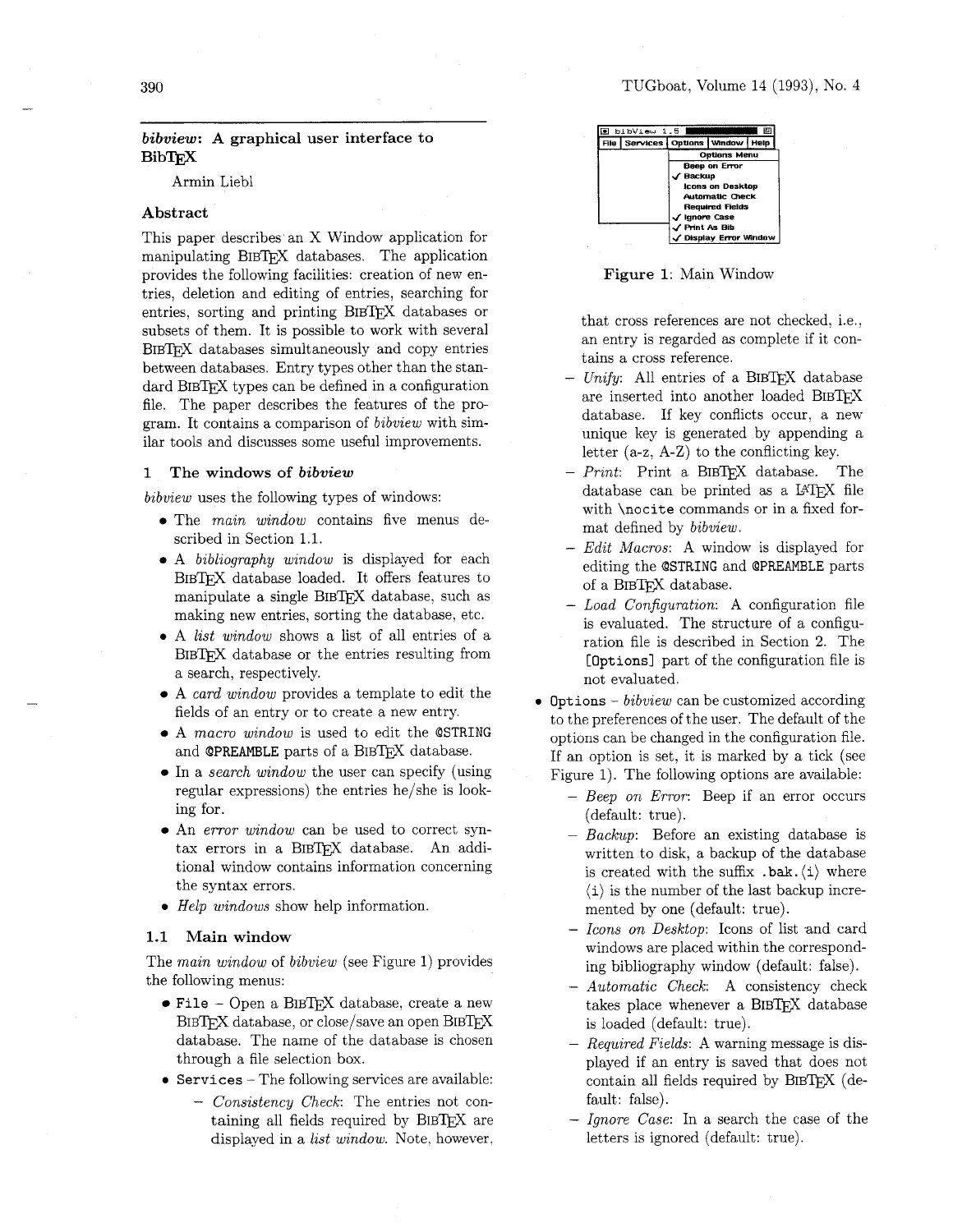- *Print As Bib:* When printing a database, a LAT<sub>F</sub>X file containing \nocite commands is created. The style file is alpha. This default can be changed in the [StyleFile] part of the configuration file.
- *Display Error Window*: If a syntax error is found while loading a  $BIBT_F X$  database, a window is displayed for possible corrections of the error (default: true). I a syntax error<br>
I a syntax error<br>
und while loading a BIBTEX database,<br>
mdow is displayed for possible correc-<br>
s of the error (default: true).<br>
- Windows belonging to the same<br>
ir<br>
latabase are grouped together.<br>
help w
- Window Windows belonging to the same BIBTEX database are grouped together.
- Help  $A$  *help window* is displayed containing help information.

# *1.2* Bibliography Window

|           |               |  | dibibView: bibview.bib                              |  |        |
|-----------|---------------|--|-----------------------------------------------------|--|--------|
|           |               |  | New   Search   List   Macros   Print   Save   Close |  | Window |
|           | New Menu      |  |                                                     |  |        |
| article   |               |  |                                                     |  |        |
| book      |               |  |                                                     |  |        |
| pookiet   |               |  |                                                     |  |        |
|           | conference    |  |                                                     |  |        |
|           | inbook.       |  |                                                     |  |        |
|           | incollection  |  |                                                     |  |        |
|           | inproceedings |  |                                                     |  |        |
| manual    |               |  |                                                     |  |        |
|           | masterstnesis |  |                                                     |  |        |
| misc      |               |  |                                                     |  |        |
| phdthesis |               |  |                                                     |  |        |
|           | proceedings   |  |                                                     |  |        |
|           | techrenort    |  |                                                     |  |        |
|           | unpublished   |  |                                                     |  |        |
|           | userdefined   |  |                                                     |  |        |

Figure *2:* Bibliography Window

The *bibliography window* (see Figure 2) provides the following commands:

- **0** New: Select the type of a new entry from a menu. Entries of a type other than the standard  $BIBTrX$  types or the types defined in the configuration file can be created by selecting *userdefined.* A *card window* is displayed for making the new entry.
- Search: A *search window* is displayed in which a search for entries can be initiated. The result of the search is shown in the *list window.*
- $\bullet$  List: A list with all entries of the BIBTEX database is displayed.
- 0 Macros: A *macro window* is displayed.
- **0** Print: A LATEX file with the entries of the database is produced.
- $\bullet$  Save: The BIBTFX database is saved on secondary storage in a format conforming to BIBT<sub>EX</sub>'s specification.
- Close: Close the BIBTEX database.

# *1.3* Card Window

The *card window* provides a template of the required as well as optional fields for each entry type defined by  $BIBTrX$  or in the configuration file. Figure 3 shows the card window for the type 'article'. Required fields are marked by bold lines. A card window is used to make a new entry or to edit an entry (eg to correct spelling errors). A card window for editing an entry is displayed after the corresponding entry has been clicked in the list window. It is possible to have several card windows displayed simultaneously. This is useful to cut and paste information between different entries. 391<br>
and Window<br>
window provides a template of the required<br>
optional fields for each entry type defined<br>
contomal fields of each entry type defined<br>  $X$  or in the configuration file. Figure 3<br>
e card window for the type

|                    |               |  |                           | a bibyiew.bib: article                            |                           |                          |  | 凹 |
|--------------------|---------------|--|---------------------------|---------------------------------------------------|---------------------------|--------------------------|--|---|
|                    |               |  |                           | Duplicate User Data Annote Delete Save Copy Close |                           |                          |  |   |
|                    |               |  | BibTeX-Key zara68         |                                                   |                           |                          |  |   |
|                    | crossref      |  |                           |                                                   |                           |                          |  |   |
| key Zara68         |               |  |                           |                                                   |                           |                          |  |   |
|                    |               |  | author Zarate, Luz Angela |                                                   |                           |                          |  |   |
|                    |               |  | title This is the title   |                                                   |                           |                          |  |   |
|                    | journal @jgg1 |  |                           |                                                   |                           |                          |  |   |
|                    | year 1968     |  |                           |                                                   |                           |                          |  |   |
| month @nov @# 7th  |               |  |                           |                                                   |                           |                          |  |   |
| volume             |               |  |                           |                                                   |                           |                          |  |   |
| number             |               |  |                           |                                                   |                           |                          |  |   |
| $7 - -11$<br>pages |               |  |                           |                                                   |                           |                          |  |   |
| category           |               |  |                           |                                                   |                           |                          |  |   |
|                    | noto          |  |                           |                                                   |                           |                          |  |   |
|                    |               |  |                           |                                                   | <b>Userdefined Fields</b> |                          |  |   |
|                    | mycomment     |  |                           |                                                   |                           | not about Gnats and Gnus |  |   |
|                    |               |  |                           |                                                   |                           |                          |  |   |
|                    |               |  |                           |                                                   |                           |                          |  |   |
|                    |               |  |                           |                                                   |                           |                          |  |   |

Figure 3: Card Window

Macros are entered with a preceding ' $\mathcal{Q}'$ ', otherwise *bibview* automatically surrounds the entry with brackets. In our example, *bibview* will produce

## Qarticle(zara68,

3

| key                   | $= \{Zara68\},\$                                    |
|-----------------------|-----------------------------------------------------|
|                       | author = {Zarate, Luz Angela},                      |
| title                 | = {This is the title},                              |
| $i$ ournal = $j$ gg1, |                                                     |
| year                  | $= \{1968\},\$                                      |
|                       | month = nov # $\{7th\}$ ,                           |
| pages                 | $= \{7 - -11\}$ ,                                   |
|                       | mycomment = $\{ \text{not about Gnats and Gnus} \}$ |
|                       |                                                     |

The *card window* provides the following commands: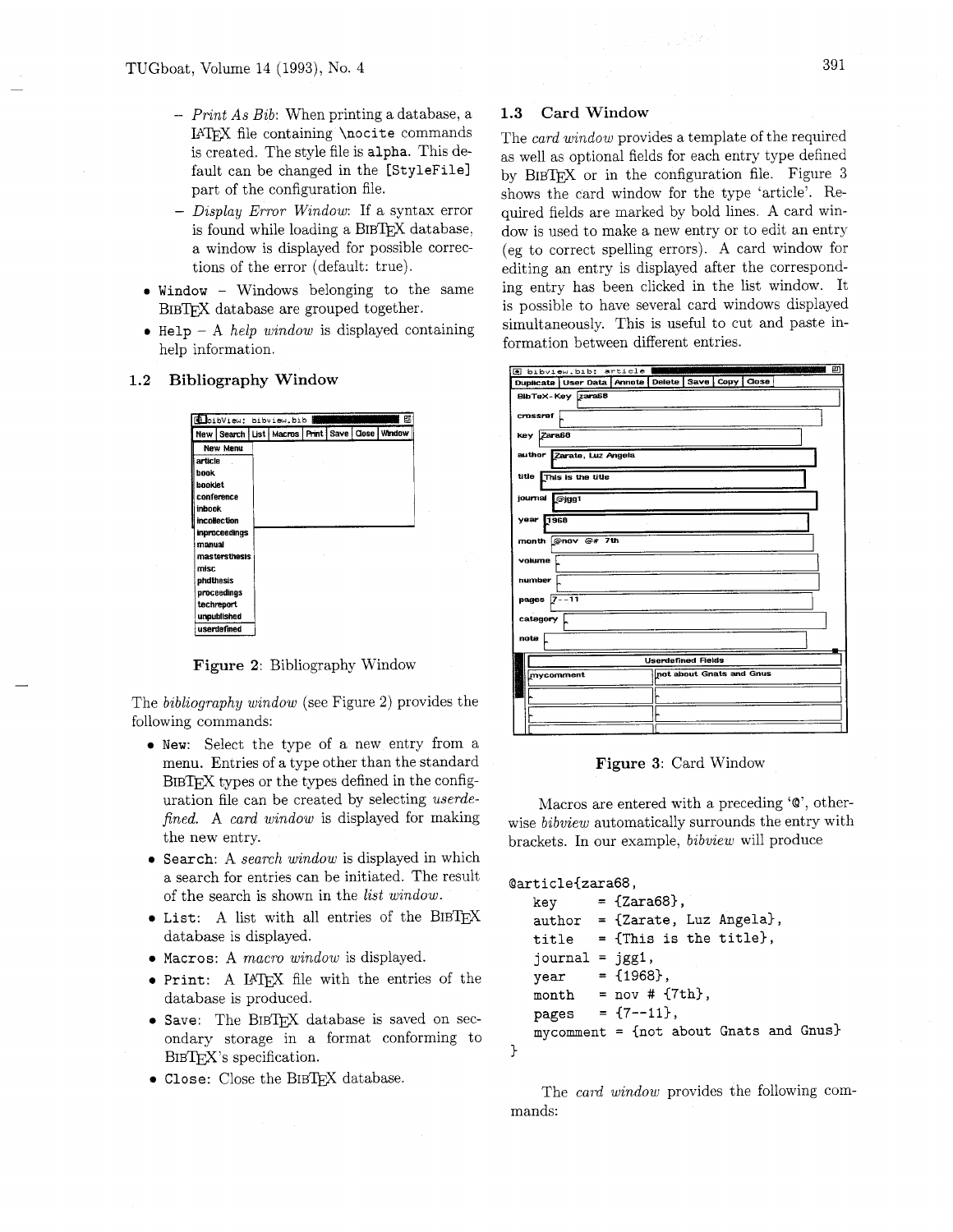- Duplicate: Duplicate an (already saved) entry. The type of the new entry can be chosen in the menu. Fields that are not standard fields of the new type become user-defined fields. This feature is useful if one wants to make a new entry that has many fields in common with an existing entry. It can also be used to change the type of an entry.
- · UserData: Additional fields not used by BIBTFX can be entered in the section Userdefined Fields of the card window.
- Annote: Edit the 'annote' field of an entry in a window. This field can be used to contain an abstract.
- Delete: Delete an entry. This is useful if one discovers a duplicate entry in a BIBTFX database.
- Save: Save an entry. If the option Required *Fields* is chosen, a warning message is displayed if not all fields required by BIBTEX were entered. If no BIBTEX key exists, bibview generates it. If key conflicts occur, a letter  $(a-z,A-Z)$  is appended in a unique way. This allows 52 different entries with the same BIBTFX key. As no check for syntax errors occurs when an entry is saved, it is the task of the user to care for the correctness of the entry.
- Copy: Insert an entry into another loaded BIBTFX database. Key conflicts are solved as described above.
- Close: Close the card window.
- 1.4 List Window



Figure 4: List Window

The *list window* is displayed after the *List* button of the *bibliography window* has been pressed or as a result of a search or consistency check. As there is not more than one list window per BIBTFX database, an already existing list is overwritten.

The list contains by default information concerning *author*, *title*, *year*,  $BIBTFX$  *key*, *category* and  $BIBTFX$  type of an entry. This is useful if one wants to browse through BIBTFX databases.

The information displayed in the list and the layout of the list can be changed in the configuration file.

- The following commands are provided:
- Save: Save the entries of the list as a new BIBTFX database. This feature can be used to partition a BIBTFX database.
- Sort: Sort the entries of the list. By default the list can be sorted by all standard BibTeX fields. The author and editor fields are sorted by "last name". The sort order is used when the list is saved or printed.

In the configuration file the user can choose the fields for sorting a list. This is useful if new fields were added to standard BIBTFX types or if new types were defined.

- Copy: Insert all entries of the list into another loaded BIBTFX database. Key conflicts are solved in the way described in Section 1.3.
- Print: Produce a IATFX file with the entries of the list.
- Close: Close the list window.
- $1.5$ **Search Window**



Figure 5: Search Window

*bibview* allows to search for entries matching regular expressions in certain fields. The result of the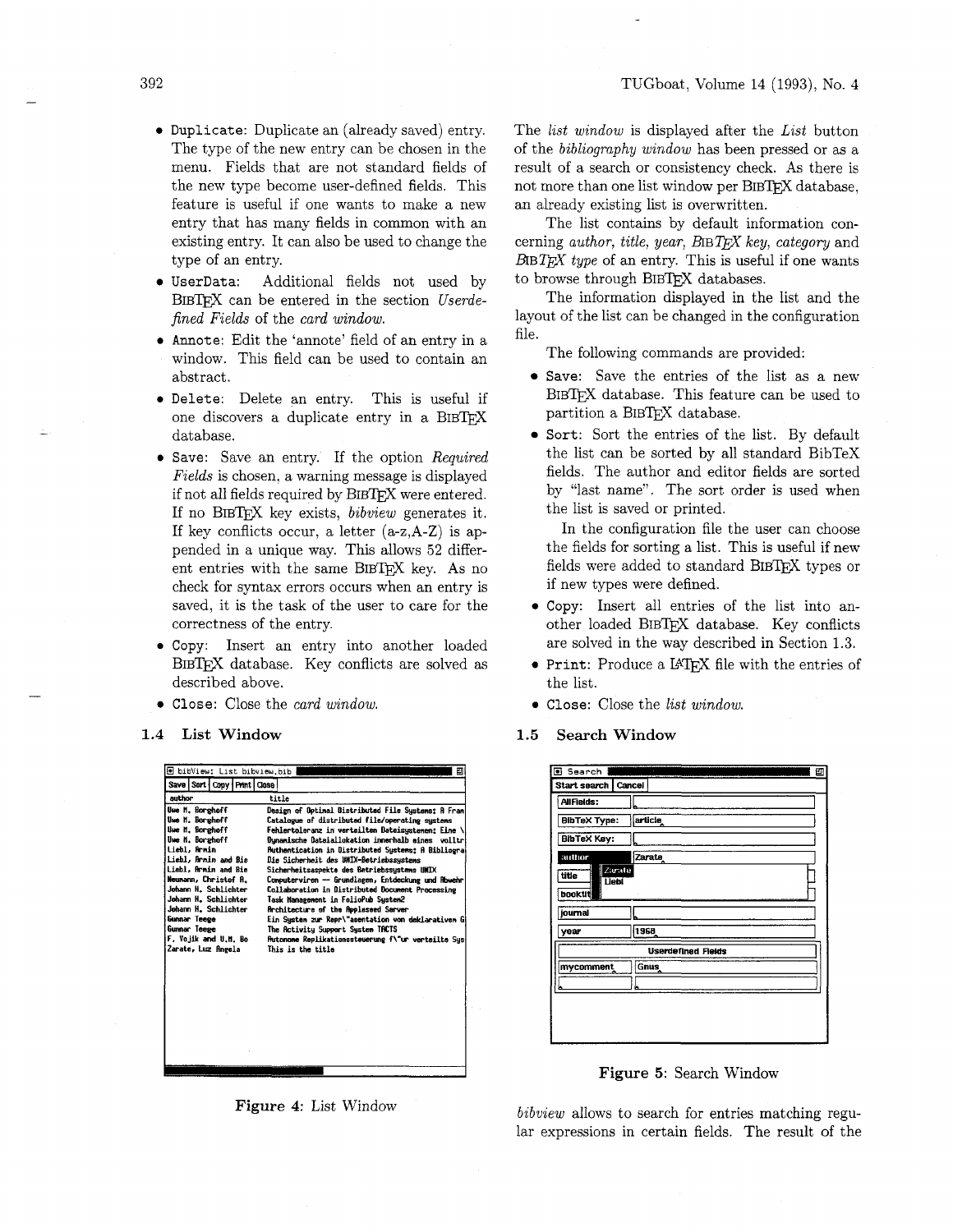search are the entries whose fields match all regular expressions specified in the search window.

If a regular expression is entered in the box *All-Fields,* the entries that match the expression in any field (including the user-defined fields) are displayed in the list window. It is possible to use the *AllFields*  box in combination with the other boxes.

It is possible to use (not more than two) userdefined fields in a search. In the left box of the "Userdefined Fields" part of the search window the exact name of the user-defined field is entered, in the right box a regular expression is entered.

In our example (Figure 5), we search for all articles by author Zarate that were published in 1968 and for which the 'mycomment' field contains the string Gnus.

Regular expressions for each field can be defined in the configuration file. A predefined expression is selected by pressing the left mouse button in the box belonging to the field. In Figure 5 the expressions 'Zarate' and 'Liebl' were defined for the 'author' field.

The fields that are available in the search window can be defined in the configuration file. By default, all standard BIBTEX fields can be used.

## **1.6 Macro Window**

A *macro window* is used to edit the @STRING and **@PREAMBLE** parts of a BIBTEX file. As the content of the *macro window* is not checked for syntax errors when the database is written, it is the task of the user to care for a syntactically correct definition of the macros. An example of a *macro window* is shown in Figure 6.

| Save   Close |  |                                     |  |  |                                                        |  |
|--------------|--|-------------------------------------|--|--|--------------------------------------------------------|--|
|              |  |                                     |  |  | @STRING{jgg1 = "Journal of Gnats and Gnus, Series"1"}  |  |
|              |  |                                     |  |  | [BSTRINGE gg2 = "Journal of Gnats and Gnus, Series"2"} |  |
|              |  |                                     |  |  | @STRINGE_jgg3 = "Journal of Gnats and Gnus, Series"3"} |  |
|              |  | @STRING[is = "Informatik Spektrum"] |  |  |                                                        |  |

**Figure 6:** Macro Window

### **1.7 Error Window**

An *error window* is used to correct syntax errors in BIBTEX databases. If syntax errors are found when a database is loaded, *bibview* reads the correct entries of the BIBTFX database, but the incorrect entries will be lost. To avoid this, the user should correct the syntax errors, save the database and load it again. A help window shows the BIBTEX keys of the incorrect entries (see Figure 7). LINE refers to the line number in the database, and OFFSET refers to the line within the entry. With this information it is easy to correct errors by searching for the key and using OFFSET to find the erroneous line.

|   | 间 bibView: Errors bibview.bib 攤攤                                                                                                                                                                                                                                                                                                                                                                                                                                                                                                                                                                            | Ρ          |
|---|-------------------------------------------------------------------------------------------------------------------------------------------------------------------------------------------------------------------------------------------------------------------------------------------------------------------------------------------------------------------------------------------------------------------------------------------------------------------------------------------------------------------------------------------------------------------------------------------------------------|------------|
|   | Save   Close                                                                                                                                                                                                                                                                                                                                                                                                                                                                                                                                                                                                |            |
|   | @article{borghoff91,<br>$\text{author} = \{U, H, Borehoff}\}.$<br>= {Fehlertoleranz in verteilten Dateisystemen: Eine<br>title<br>\"Ubersicht \"uber den heutigen Entwicklungsstand<br>bei den Votierungsverfahren},<br>$journal = \{Information\text{-}Spektrun}\}$<br>$year = £19913.$<br>$x$ <sub>n</sub> $x$ $y$ $y$ $z$ $f$ $e$ $b$ $x$<br>volume = $143.$<br>$number = £13$<br>pages = $15--273$<br><b>Bbook Eborghoff92,</b><br>$\text{author} = \text{[Use N. Berehoff]},$<br>title = {Catalogue of distributed file/operating systems},<br>$=$ {1992},<br>uear<br>$publicher = {Springer-Verlag};$ |            |
| t | $address = fBerlini$<br>keyword = $[Dist. 0S]$<br>M HELP for finding errors                                                                                                                                                                                                                                                                                                                                                                                                                                                                                                                                 | п          |
|   | Barl Close i                                                                                                                                                                                                                                                                                                                                                                                                                                                                                                                                                                                                |            |
|   | Sorry, but there were syntax errors:                                                                                                                                                                                                                                                                                                                                                                                                                                                                                                                                                                        | iork       |
|   | <b>LTNE</b><br><b>OFFSET</b><br><b>KFY</b><br>30<br>10<br>borehoff91:<br>40<br>Б<br>borehoff92:                                                                                                                                                                                                                                                                                                                                                                                                                                                                                                             |            |
|   | /usr/wiss/liebla/bib/bibview.bib: 2 errors                                                                                                                                                                                                                                                                                                                                                                                                                                                                                                                                                                  | cat<br>rti |

**Figure 7:** Error Window

### **2 The configuration file**

When *bibview* is started, it looks for a configuration file with the name . bibviewrc in the user's home directory. In this file, some user-specific default values can be specified. The following sections are allowed:

- **0** [Options]: The default options can be customized to the preferences of the user.
- [Types]: New BIBTFX types can be defined and additional fields can be added to existing types. An example of a type definition is:
	- t : isonorm
	- rf : title
	- rf : number
	- f : year
	- <sup>f</sup>: note

t is used to define a new type or to add fields to an already defined type. With tc the fields of an already defined type are undefined.

Additional fields to all already defined types can be defined with  $t :$  all followed by the descriptions of the fields.

rf indicates that the following field is a required field for the defined type.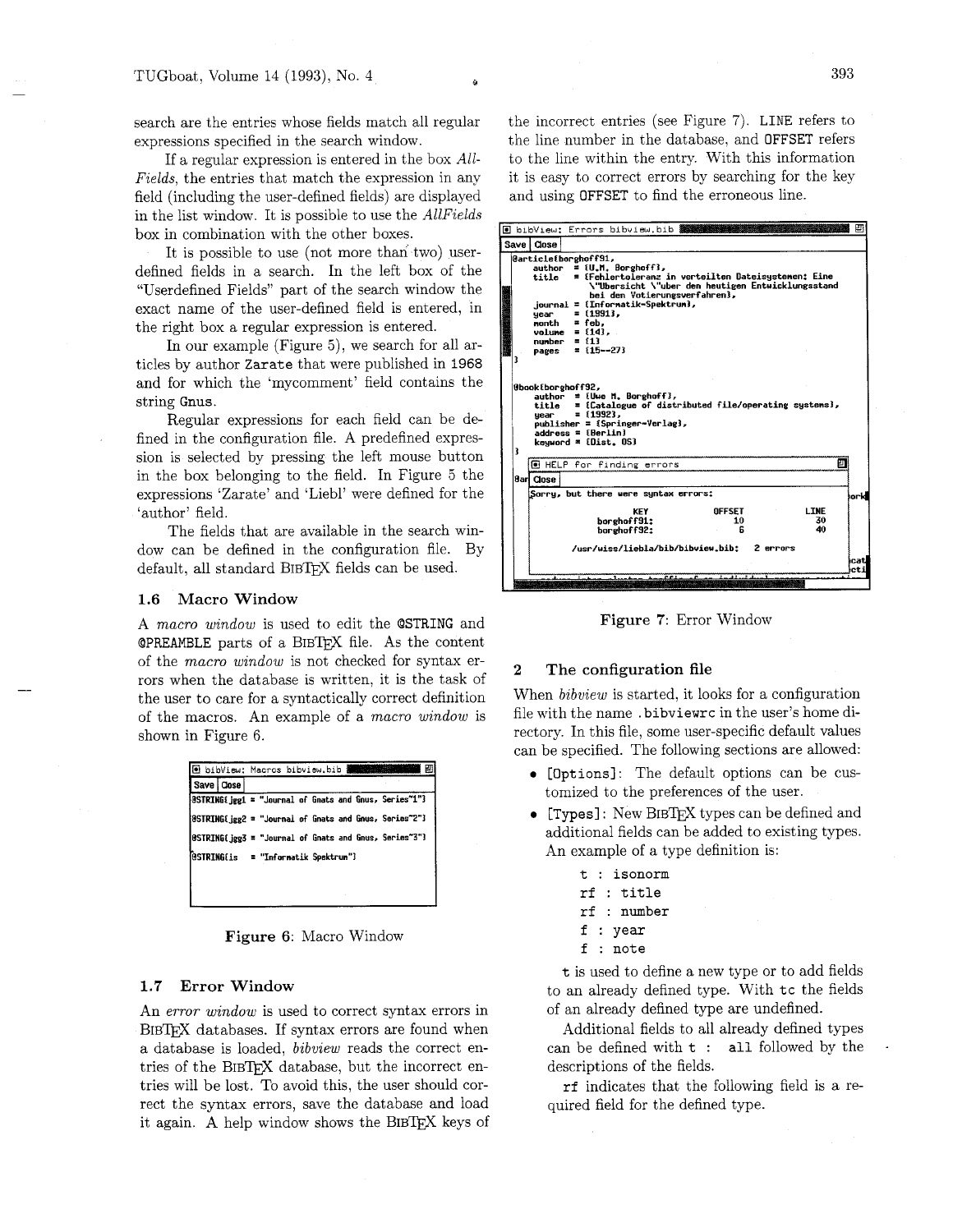In the example above, a type 'isonorm' is defined with fields 'year' and 'note' and required fields 'title' and 'number'.

• [ListFields]: The fields that are displayed in the list window and the layout of the list are defined. The definition for the list shown in Figure 4 is:

```
author : 20
title : 50 
mainkey : 10 
cardtype : 10
```
The field names mainkey and cardtype are used for the BIBTFX key and BIBTFX type of an entry. Following the colon, the number of characters is given that is used for displaying the field.

• [SearchFields]: The fields that are displayed in the search window are defined. With \$clear\$ the fields that are displayed in a search window by default (all standard BIBTEX fields) are overridden. The definition for the search fields of Figure *5* is:

```
$clear$ 
author 
title 
booktitle 
j ournal 
year
```
[SortFields] : The fields that are offered in the sort menu of the list window can be chosen. With \$clear\$ the fields that are used by default (all standard BIBTFX fields) are overridden. A line in the [SortFields] part has the form

<field name>

or

<field name> : <sort order> <sort order> can be n if the field contains a name or d if the field contains a date of the form dd .mm. yyyy.

• [UserFields]: User defined field names can be defined for certain types or for all types. A field name for <type> is defined by

<type> : <field name>

A field name for all fields is defined by <type> : all

[Predefines] : Data can be predefined for use in the *search window.* The field names mainkey and cardtype are used for the BIBTFX key and  $BIBTrX$  type of an entry. allfields defines data for the *Allfields* box of the search window. The definition for the predefined data of Figure *5* is:

author: Zarate author: Liebl

- [LatexHeader]: A LATEX header is defined to be used in the LAT<sub>F</sub>X file produced by the *Print* command.
- [LatexFooter]: A LAT<sub>E</sub>X footer is defined to be used in the LAT<sub>E</sub>X file produced by the *Print* command.
- [BibDir]: This section contains the directory that is initially used by the file select box.
- [StyleFile]: This section contains the name of the BIBTFX style that is used in the LATFX file produced by the *Print* command.
- [AnnoteField]: The name of the field that is used for annotations is entered. In most cases, this will be 'abstract' or 'annote'. The default name is 'annote'.
- [SortedBy] : The name of the field by which a BIBTFX file should be sorted by default.
- [Indent]: The format used when saving a BIBTFX database can be specified.

the *Services* menu of the *main window*. In this case the [Options] part is not evaluated. A configuration file can be loaded from within

The distribution of *bibview* contains an example of a configuration file. The syntax of the configuration file can be seen in this example.

# **3** Comparison with similar tools

In the last few years some tools have been developed for manipulating BIBTFX databases.

*bibcard* is a graphical interface to BIBTFX with features similar to *bibview*. Its user interface follows the OpenLook style. *bibview* provides additional facilities like printing a database and correcting syntax errors in an error window. An important advantage of *bibview* is the mechanism to define new types in a configuration file, because  $BIBTEX$  allows to create styles with new types. The searching and sorting facilities of *bibview* are more comfortable.

 $XBIBTFX$  (described in TUGboat 13, no. 4) is an X Window interface for inserting entries into a BIBTFX database. There are no features like sorting, searching or moving entries between databases.

The lookbibtex Per1 script is intended for searching in BIBTFX databases. Its searching facilities are comparable to those of *bibview*.

bibadd, bibsort and bibgrep are tools for inserting entries, sorting  $BIBTrX$  databases by  $BIBTrX$ key and searching for entries with a given key word.

The advantage of *bibview* is that it offers the features of other tools in one single graphical user interface.